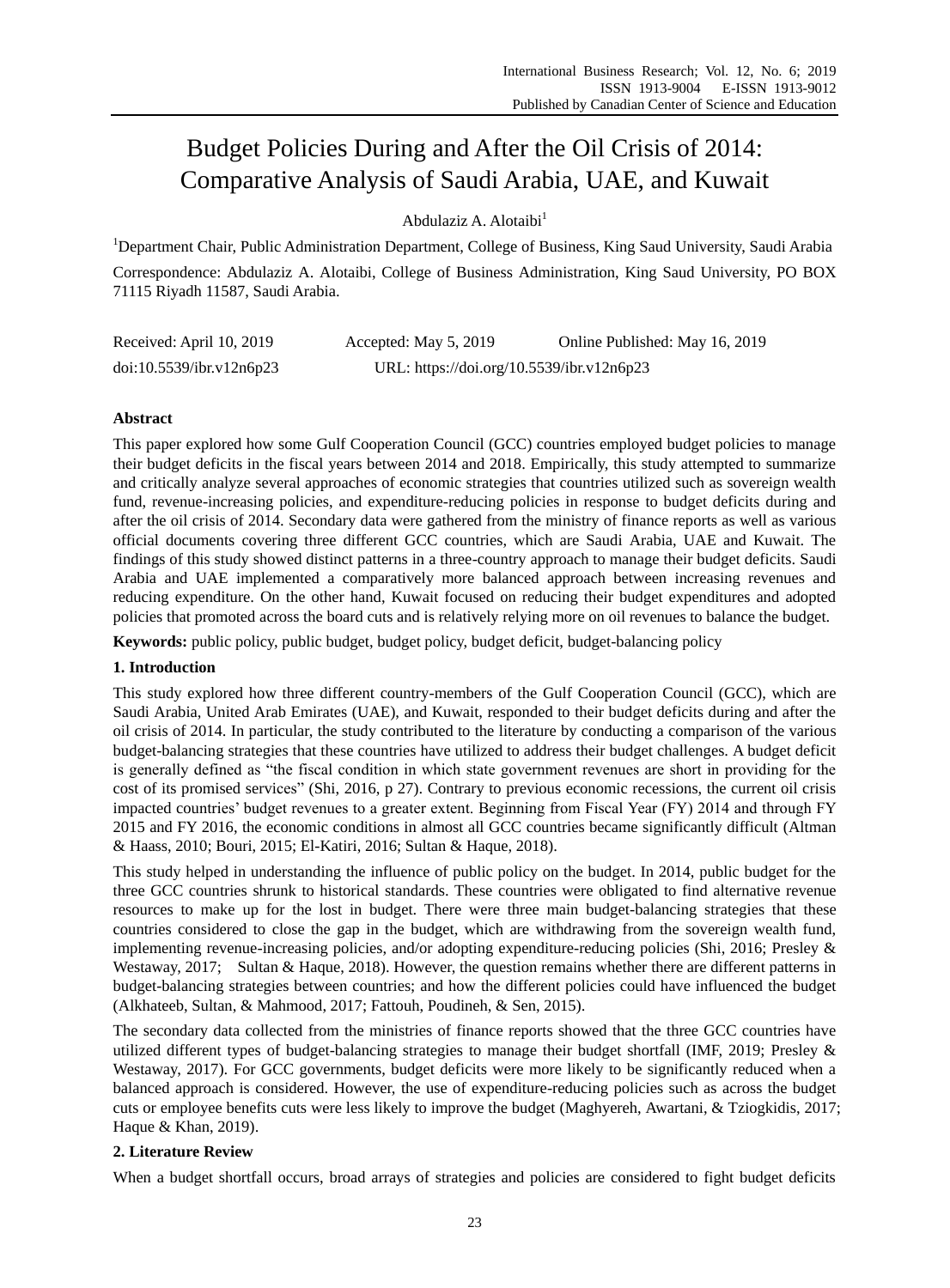[\(Ndjokou, 2013\)](#page-4-7). An examination of these strategies within the context of the oil crisis of 2014 provides pivotal information for the reader and the literature. There are three main types of budget-balancing strategies that the literature offers, which are the utilization of sovereign wealth fund, revenue-increasing strategies and expenditure-reducing strategies (Truman, 2009; Shi, 2016; [Maghyereh, Awartani, & Tziogkidis, 2017;](#page-4-6) [Alkhateeb,](#page-3-1)  [Sultan, & Mahmood, 2017;](#page-3-1) [Sultan & Haque, 2018\)](#page-4-3). Below, a discussion of each category is provided.

First, the sovereign wealth fund is a country's savings or financial reserves, often named "budget stabilization fund" or "rainy days fund." In times of strong economy, countries put budget-surplus in a fund for use in times of unanticipated budget shortfalls (Shi, 2016). The fund is also known to be a low-risk investment that governments consider in order to continue providing civil and other services to their citizens without having to increase tax that might exacerbate an economic downturn [\(Shi, 2016;](#page-4-0) [Truman, 2009\)](#page-5-0). However, the mere existence of sovereign wealth fund does not guarantee the avoidance of hardship during severe budget shortfall. In fact, during the 2014 economic recessions almost all GCC countries implemented other strategies to balance their public budget [\(Maghyereh, Awartani, & Tziogkidis, 2017;](#page-4-6) [Sultan & Haque, 2018\)](#page-4-3).

Second, revenue-increasing strategies aim to grow the economy by implementing policies that enhance budget revenues without severely affecting public spending or creating market hostility (Ndjokou, 2013; Garcia & Hénin, 1999). Implementing revenue-increasing strategies during economic recessions can be extremely challenging. In economic recessions, government revenues decrease significantly and markets become particularly sensitive to government policies that aim to close the gap in the budget, especially if these revenue-increasing policies come in the form of rising major tax sources such as the value added tax (VAT) or implementing new taxes and fees [\(Ivanova, Romanova, Kostoglodova, & Romanov, 2017;](#page-4-8) [Maghyereh, Awartani,](#page-4-9)  [& Sweidan, 2017\)](#page-4-9).

Third, expenditure-reducing strategies are commonly known as a mid-year budget cuts that governments employ during economic recessions in order to avoid severe budget deficits (Shi, 2016; [Garcia & Hénin, 1999\)](#page-4-10). In fact, governments are forced to utilize such strategies in order to cope with the heavy pressures from severe declines in revenue collections and increasing expenditure demands [\(Raudla, Douglas, Savi, & Randma-Liiv, 2017\)](#page-4-11). Forms of expenditure-reducing strategies include employee benefits cut, subsidies cut, and across the board budget cuts (Shi, 2016; [Alkhateeb, Sultan, & Mahmood, 2017\)](#page-3-1).

#### **3. Methods**

This is a comparative study that utilizes secondary data in order to analyze the budget balancing strategies implemented by three GCC countries. Comparative analysis is a method that researchers use in order to explain a subject matter that cannot be studied without comparing on the bases of logical reasoning (Ragin, 1987). The data are adopted from the financial reports produced by the ministries of finance in the three GCC countries, which are: Saudi Arabia, UAE, and Kuwait from 2014-2018 to analyze the budget balancing strategies that these countries adopted to cope with the oil crisis of 2014. Some of these reports were unpublished; however, they are supplemented to the author via office visits.

#### **4. Results**

Results showed that the oil crisis of 2014 had significantly increased budget deficits for all three GCC countries indicating the huge reliance on oil revenues as the single major source for budget revenue. Table 1 showed how Saudi Arabia was able to significantly reduce their annual budget deficit to about 4% to GDP. However, Kuwait experienced relatively high budget deficit during the FY 2016 and FY 2017 in which oil prices were at their lowest rates. On the other hand, the UAE maintained their budget deficit within similar ranges during the intense period of the oil crisis (FY 2016 and FY 2017).

Table 1. The Dollar Amount and Percentage of Budget Deficits for Saudi Arabia, UAE and Kuwait for Fiscal Years 2014-2018

|                                                                                                  | $2014*$<br>гv |      | FY 2015*                                                                                                        |    | $2016*$<br>FV                                   |                                                 | FY 2017* |    | FУ    | $2018**$       |  |  |
|--------------------------------------------------------------------------------------------------|---------------|------|-----------------------------------------------------------------------------------------------------------------|----|-------------------------------------------------|-------------------------------------------------|----------|----|-------|----------------|--|--|
| $\mathcal{L}$ ountry                                                                             |               | $\%$ |                                                                                                                 | %  |                                                 | %                                               |          | %  |       | %              |  |  |
| Saudi Arabia                                                                                     | $-103$        | 16   | $-83$                                                                                                           | IJ | -63                                             |                                                 | $-36$    |    | -32   |                |  |  |
| UAE                                                                                              | $-62$         |      | -66                                                                                                             | 18 | 72<br>$-14$                                     | 20                                              | $-75$    | 20 | $-80$ | 18             |  |  |
| Kuwait                                                                                           | $-24$         | 14   | $-19$                                                                                                           | 16 | $-32$                                           | 29                                              | $-26$    |    | $-20$ | 1 <sub>2</sub> |  |  |
| the control of the control of<br>the contract of the contract of the contract of the contract of |               |      | the contract of the contract of the contract of the contract of the contract of the contract of the contract of |    | the contract of the contract of the contract of | the contract of the contract of the contract of |          |    |       |                |  |  |

Source: The World Bank\*, MOF of Saudi Arabia, UAE, and Kuwait\*\*

Note: Dollars in Billions of US Dollars. % Of budget deficits is measured by the total amount of budget deficits as a percentage of general fund expenditure.

GCC countries rely heavily on oil production for their budget revenues. Table 2 showed how oil crisis of 2014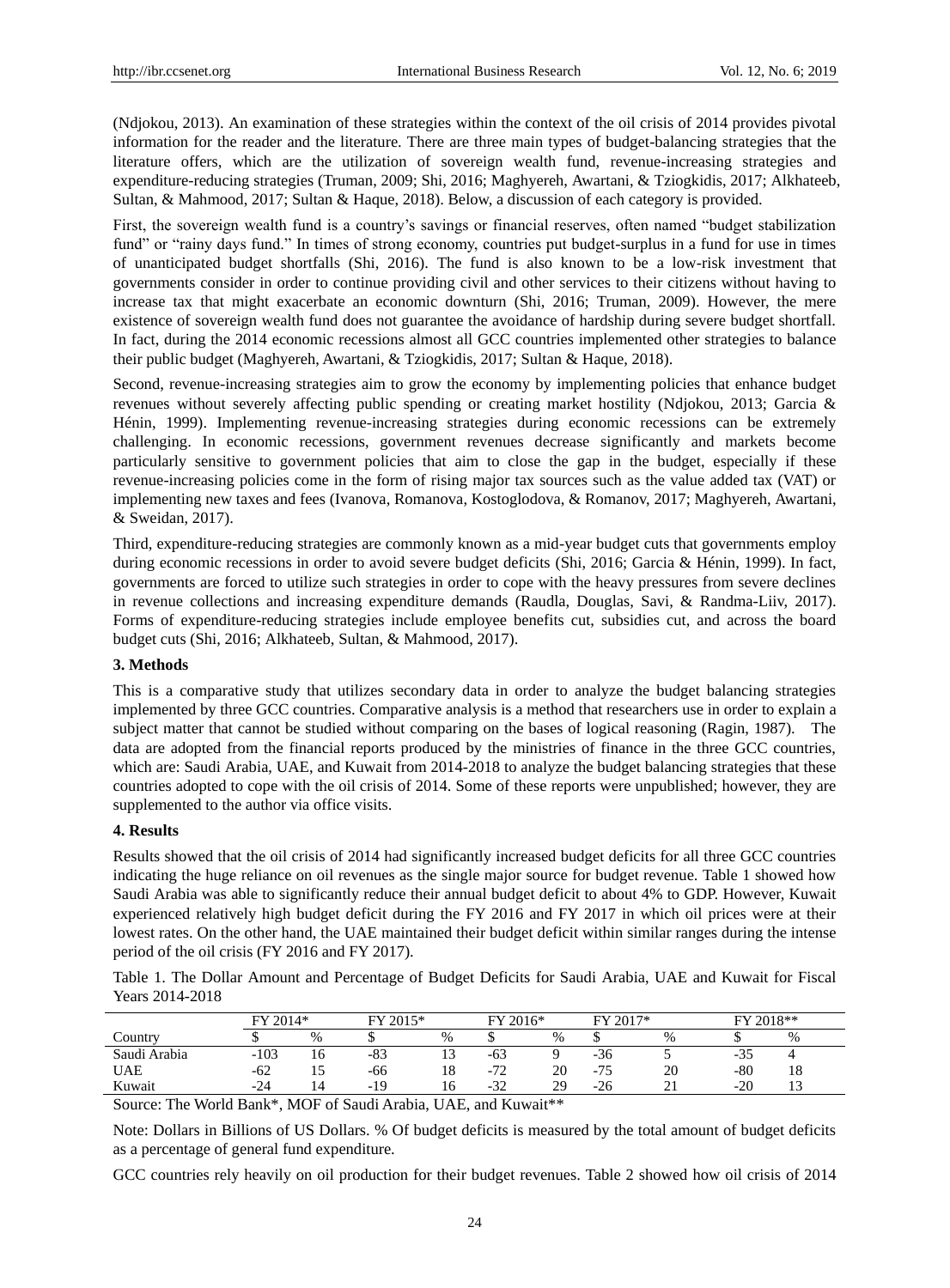had drastically decrease GDP for Saudi Arabia, UAE, and Kuwait for the FY 2015 and FY 2016. However, the UAE was relatively more able to significantly increase their budget revenues and overcome their budget shortfall. On the other hand, in FY 2018, Saudi Arabia was only 1% short from exceeding their GDP in FY 2014. As for Kuwait, the GDP shrunk significantly and is 12% away from meeting their GDP in FY 2014. One of the main reasons for such results is that UAE and Saudi Arabia has implemented more revenue expansion strategies such as value added tax (VAT) and new fees and taxes, whereas Kuwait focused more on budget cuts and relied comparatively more on oil production for budget revenues.

|                      | FY 2014* |                        | $FY 2015*$ |      | FY 2016* |                     | $2017*$<br>ЕV |              | FY 2018 |          |  |
|----------------------|----------|------------------------|------------|------|----------|---------------------|---------------|--------------|---------|----------|--|
| Country              |          | $\%$                   |            | $\%$ |          | %                   |               | $\%$         |         | %        |  |
| Saudi Arabia         | 756      | $\sim$ $\sim$<br>، ، ب | 654        | 4.1  | 644      | $\overline{ }$<br>. | 686           | $-0.9$       | 745     | າາ<br>ر… |  |
| <b>UAE</b>           | 403      | 4.4                    | 358        | 5.1  | 357      |                     | 383           | ٠.           | 432     |          |  |
| Kuwait               | 162      | 0.5                    | 14         | 0.6  | 10       | ن د                 | 120           | .2 Q<br>- 4. | 144     | -<br>.   |  |
| ___<br>$\sim$<br>$-$ |          |                        |            |      | $ -$     | .                   |               |              |         |          |  |

Source: The World Bank\*, MOF of Saudi Arabia, UAE, and Kuwait\*\*

In table 3, the inflation rates between the three GCC countries are compared. Inflation, often expressed as a percentage, indicates the purchasing power of a nation's currency (Haque & Khan, 2019; Fattouh, Poudineh, & Sen, 2015). In 2016, Saudi Arabia implemented an employee benefits cuts in order reduce budget expenditure. However, this action may have contributed to the deflation that the country experienced as public purchasing power decreased. The UAE maintained relatively a normal range of inflation rates. However, Kuwait experienced a lower inflation rate in 2018, which could indicate that budget cuts might have slightly affected public purchasing power.

|              | FY 2014*         | FY 2015* | FY 2016* | FY 2017*               | FY 2018**  |  |
|--------------|------------------|----------|----------|------------------------|------------|--|
| Country      | $\%$             | $\%$     | %        | $\frac{0}{0}$          | $\%$       |  |
| Saudi Arabia | <u>.</u>         |          | <u>.</u> | -0.8                   | $\angle 0$ |  |
| UAE          | ر. ے             | 4. 1     | 1.U      | 2.0                    | ر. ر       |  |
| Kuwait       | റ റ<br><u>L.</u> |          |          | ⌒ <i>⌒</i><br><u>.</u> | $0.8\,$    |  |

Source: The World Bank\*, MOF of Saudi Arabia, UAE, and Kuwait\*\*

Table 4 showed the budget balancing strategies that GCC countries adopted during and after the oil crisis of 2014. Distinctions in using budget balancing tools are clear among the three countries, which contributed to their variation in budget outcomes during and after the crisis. In particular, countries that implemented revenue-increasing policies were more likely to successfully close the gap in the budget. For example, Saudi Arabia and UAE introduced the VAT in January 2018. According to reports from Saudi Ministry of Finance, the new taxes introduced in 2018 had generated annual revenue of more than 26.6 billion dollars (Saudi Ministry of Finance, 2019). Also, the UAE was able to receive 6.7 billion dollars in revenues (UAE Ministry of Finance, 2019). On the other hand, Kuwait did not introduce VAT to date (Kuwait Ministry of Finance, 2019).

|  |  |  | Table 4. Various Budget Balancing Strategies Adopted by Countries |
|--|--|--|-------------------------------------------------------------------|
|  |  |  |                                                                   |

| <b>Type</b> | <b>VAT</b>                  |            |    | <b>New Fees and</b><br><b>Taxes</b> |            |    | <b>Oil Subsidy</b><br>Cuts |            | <b>Budget Cuts</b> |               |     | Sovereign<br><b>Wealth Fund</b> |                  |            | <b>Employee</b><br>benefit cuts |                             |  |    |
|-------------|-----------------------------|------------|----|-------------------------------------|------------|----|----------------------------|------------|--------------------|---------------|-----|---------------------------------|------------------|------------|---------------------------------|-----------------------------|--|----|
| Year        | $\mathcal{S}^{\mathcal{A}}$ | <b>UAE</b> | KW | $S_{\mathcal{A}}$                   | <b>UAE</b> | ΚW | $S\Lambda$                 | <b>UAE</b> | KW                 | $S\mathbf{A}$ | UAE | KW                              | $S_{\mathbf{A}}$ | <b>UAE</b> | $_{\rm KN}$                     | $\mathcal{S}^{\mathcal{A}}$ |  | KW |
| 2014        |                             |            |    |                                     |            |    |                            | X          |                    |               |     |                                 |                  |            |                                 |                             |  |    |
| 2015        |                             |            |    |                                     |            |    |                            | X          |                    | X             | X   | X                               | X                | X          | Х                               |                             |  |    |
| 2016        |                             |            |    | X                                   | X          |    |                            | X          |                    | Χ             |     | X                               | X                | X          | X                               | X                           |  |    |
| 2017        |                             |            |    | Χ                                   | Χ          |    | Χ                          | X          |                    |               |     | X                               | X                |            |                                 |                             |  |    |
| 2018        | Х                           | X          |    | Χ                                   | Χ          | X  | Х                          | Χ          |                    |               |     |                                 | X                |            |                                 |                             |  |    |

## **5. Discussions**

This study was designed to compare the budget-balancing strategies that three GCC countries had utilized during and after the oil crisis of 2014. Using comparative analysis enabled the study to examine the policies implemented by each country and assess the impact on the economy. In this section, a discussion of each country's budget-balancing strategies and the policies implemented are provided.

Among these three countries, UAE was more successful than Saudi Arabia and Kuwait in closing the gap in the budget. The review of UAE's budget-balancing strategies during and after the economic recession of 2014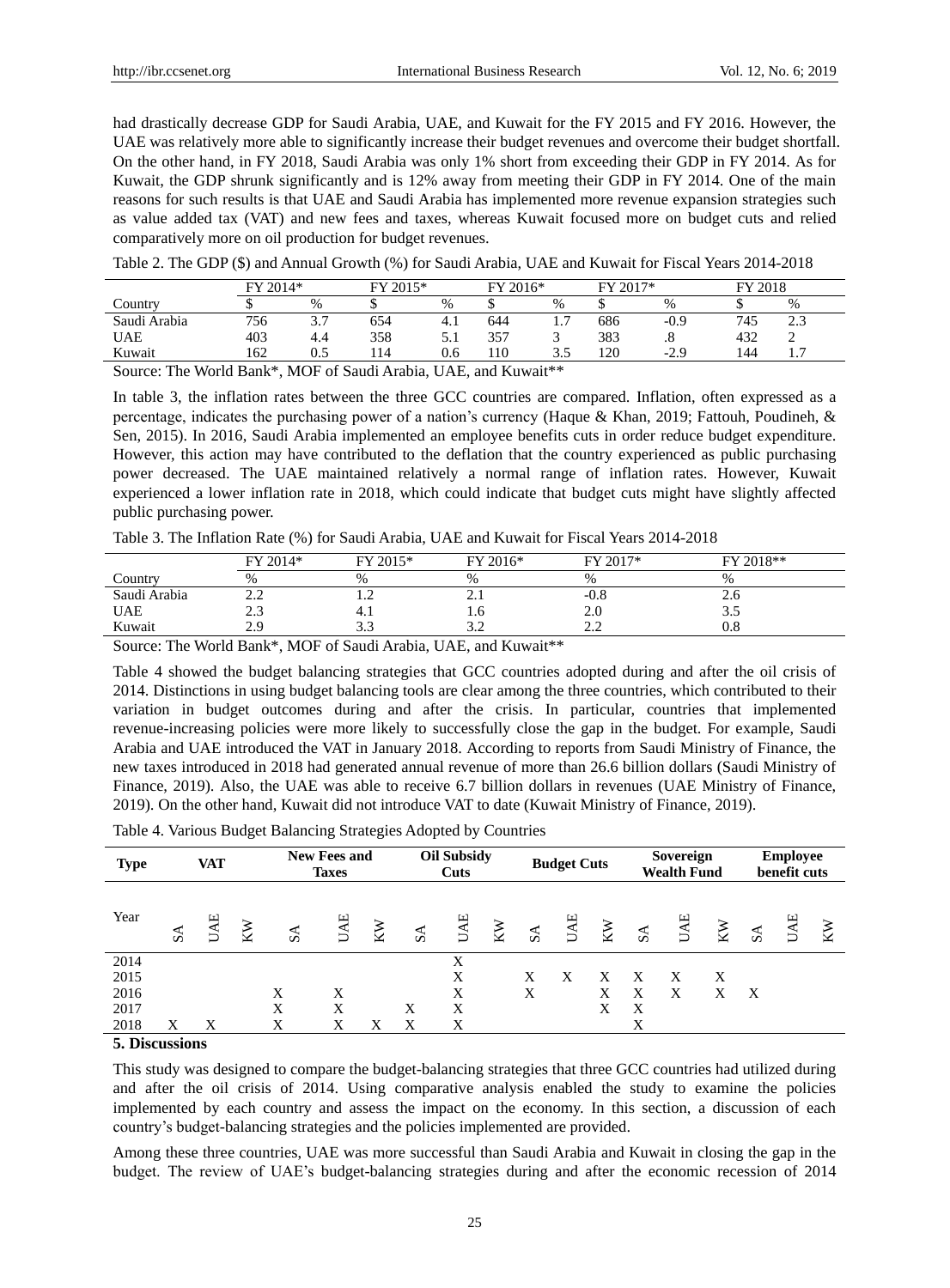suggests that the country applied a balanced-approach that placed equal importance into revenue-increasing measures and expenditure cutting strategies in order to cope with the most severe budget shortfalls in FY 2015 and FY 2016. In the following fiscal years, UAE focused more on revenue generating policies to improve revenue collections and cover budget deficits. Using such strategies, the UAE was able to keep its revenue growth stable over time and significantly increase its budget in FY 2018 [\(Fouejieu, Rodriguez, & Shahid, 2018;](#page-4-12) [Garcia & Hénin, 1999;](#page-4-10) UAE Ministry of Finance, 2019).

Saudi Arabia reduced most of its budget shortfalls that it encountered in 2014. An examination of Saudi Arabia budget-balancing strategies indicates that withdrawing from sovereign wealth funds or introducing expenditure-reducing policies, such as employee benefits cuts were most frequently adopted as the oil crisis lingered [\(Sultan & Haque, 2018\)](#page-4-3). However, these strategies did not improve the economy. In fact, they might have contributed to the deflation that the Saudi Arabian economy experienced in FY 2017. Nevertheless, Saudi Arabia's utilization of revenue-increasing policies such as the introduction of VAT was one of the most successful budget-balancing tools that was implemented [\(Garcia & Hénin, 1999;](#page-4-10) Saudi Ministry of Finance, 2019). The country's economy had generated double the projected revenues for the FY 2018.

Kuwait mostly applied cuts across the budget to reduce public spending, and relied heavily on oil revenues cover budget shortfalls. Kuwait implemented few strategies that are related to revenue enhancement. Unlike UAE and Saudi Arabia, Kuwait did not introduce VAT nor decrease subsidies for gas and oil. Kuwait would continue to face the most fiscal problems in balancing revenues with expenditures once oil prices drops. Also, unlike UAE and Saudi Arabia, Kuwait is 12% short of their 2014 budget revenue [\(Alkhateeb et al., 2017;](#page-3-1) [El-Katiri, 2016;](#page-4-2) [Fattouh et al., 2015;](#page-4-5) Kuwait Ministry of Finance, 2019).

#### **6. Conclusion**

In this study, an investigation was conducted to assess the impact of budget shortfalls in three GCC countries with a specific focus on their economic tools selections of budget-balancing strategies in response to the oil crisis in 2014. Based on previous literature and study of the three countries, this paper categorized budget balancing strategies into several types utilizing secondary data from MoFs and IMF reports [\(Belmont, 2016;](#page-4-13) [IMF, 2017\)](#page-4-14). For example, the mere existence of sovereign wealth fund did not guarantee the avoidance of hardship during severe budget shortfall [\(Garcia & Hénin, 1999;](#page-4-10) [Maghyereh, Awartani, & Tziogkidis, 2017\)](#page-4-6). In fact, all three countries had to consider other strategies to cope with the oil crisis of 2014. However, the implementation of revenue-increasing and expenditure-reducing policies varies across countries.

This study underpinned the fact that policies implemented by governments have a huge impact on the economy (Alkhateeb, Sultan, Mahmood, 2017). Selecting the right budget-balancing strategy can help the country close the gap in the budget and promote economic growth (Shi, 2016; Garcia & Hénin, 1999). Relying heavily on oil production for revenue is not sustainable. GCC countries ought to continue assessing the impact of each policy implemented as social, economic, and political conditions might shift (Maghyereh, Awartani, & Sweidan, 2017).

The evaluation of budget-balancing strategies for these countries showed that there were distinct patterns in use of strategies. Findings of this study indicated that countries which implemented strategies with different focuses such as either revenue increasing or expenditure reducing would produce different outcomes and economic growth [\(Sultan & Haque, 2018\)](#page-4-3). This conclusion is consistent with previous literature regarding budget-balancing strategies [\(Shi, 2016;](#page-4-0) Belmont, 2016; [Sultan & Haque, 2018\)](#page-4-3). Future research could broaden the investigation scope to include other GCC countries and utilize different social and economic growth indicators to assess the impact of policy on budget.

#### **7. Limitations**

This study is limited to three GCC countries (Saudi Arabia, UAE, and Kuwait) because data was only accessible in these countries during the time the investigation. Also, the analysis is constrained by the timeframe and data resource available from 2014 to 2018.

#### **Acknowledgement**

The author wish to acknowledge the support of King Saud University, which funded this study via grants.

#### **References**

- <span id="page-3-1"></span>Alkhateeb, T. T. Y., Sultan, Z. A., & Mahmood, H. (2017). Oil revenue, public spending, gross domestic product and employment in Saudi Arabia. *International Journal of Energy Economics and Policy, 7*(6), 27-31.
- <span id="page-3-0"></span>Altman, R. C., & Haass, R. N. (2010). American profligacy and American power: the consequences of fiscal irresponsibility. *Foreign Affairs*, 25-34.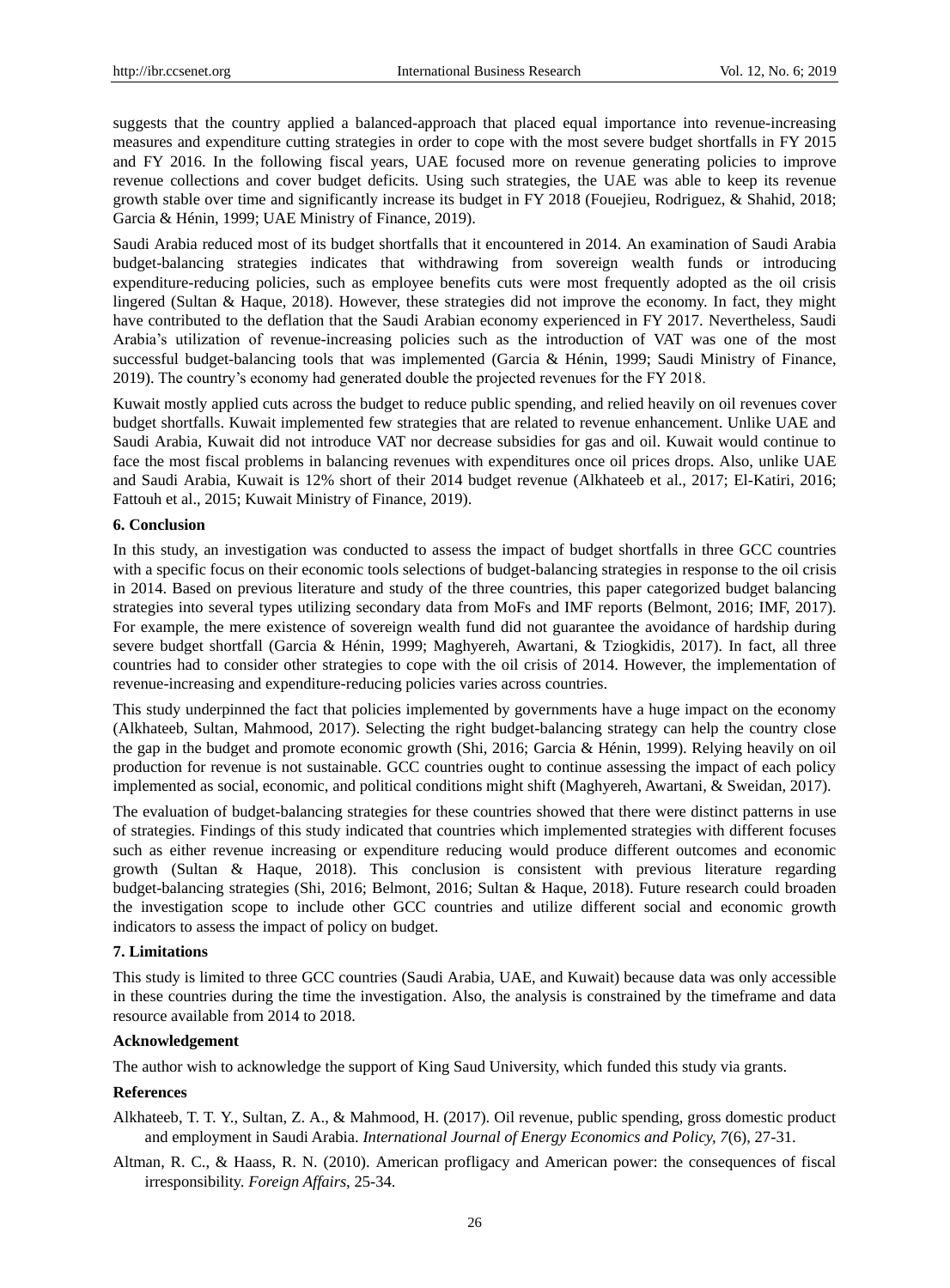- <span id="page-4-13"></span>Belmont, C. J. (2016). A Critical Examination of Oil Wealth Management Strategies and Their Effects on Economic Growth in the Gulf Cooperation Council Countries.
- <span id="page-4-1"></span>Bouri, E. (2015). Oil volatility shocks and the stock markets of oil-importing MENA economies: A tale from the financial crisis. *Energy Economics, 51*, 590-598. https://doi.org/10.1016/j.eneco.2015.09.002
- <span id="page-4-2"></span>El-Katiri, L. (2016). Vulnerability, Resilience, and Reform: The GCC and the Oil Price Crisis 2014–2016. *El-Katiri, Laura, New York: Columbia University Center on Global Energy Policy*.
- <span id="page-4-5"></span>Fattouh, B., Poudineh, R., & Sen, A. (2015). The dynamics of the revenue maximisation–market share trade-off: Saudi Arabia's oil policy in the 2014–2015 price fall. https://doi.org/10.26889/9781784670412
- <span id="page-4-12"></span>Fouejieu, M. A., Rodriguez, S., & Shahid, M. S. (2018). *Fiscal Adjustment in the Gulf Countries: Less Costly than Previously Thought*: International Monetary Fund. https://doi.org/10.5089/9781484361573.001
- <span id="page-4-10"></span>Garcia, S., & Hénin, P. Y. (1999). Balancing budget through tax increases or expenditure cuts: is it neutral? *Economic Modelling, 16*(4), 591-612. https://doi.org/10.1016/S0264-9993(99)00016-4
- Haque, M. I., & Khan, M. R. (2019). Role of Oil Production and Government Expenditure in Improving Human Development Index: Evidence from Saudi Arabia. *International Journal of Energy Economics and Policy, 9*(2), 251-256.
- <span id="page-4-14"></span>IMF. (2017). *How Can Growth-Friendlier Expenditure-Based Fiscal Adjustment be Achieved in the GCC?* Retrieved from https://www.imf.org/en/Publications/Policy-Papers/Issues/2017/12/14/pp121417gcc-expenditure-based-fisc al-adjustement
- IMF. (2018). *How Should GCC Countries Diversify Their Economies And Promote Inclusive Growth?* Retrieved from https://www.imf.org/en/News/Articles/2018/12/07/NA120918-how-should-gcc-countries-diversify-their-ec onomies-and-promote-inclusive-growth
- IMF. (2019). *World Economic and Financial Surveys: World Economic Outlook Database* Retrieved from https://www.imf.org/external/pubs/ft/weo/2019/01/weodata/index.aspx
- <span id="page-4-8"></span>Ivanova, O., Romanova, T., Kostoglodova, E., & Romanov, D. (2017). Strategic Directions of the Country's Ensuring Financial Security. *European Research Studies, 20*(3B), 461.
- <span id="page-4-9"></span>Kuwait Ministry of Finance (2019) *Kuwait Public Budget: Financial Reports* Retrieved from http://www.mof.gov.kw/FinancialData/EconomicTeamArchiveReport.aspx
- Maghyereh, A. I., Awartani, B., & Sweidan, O. D. (2017). Oil price uncertainty and real output growth: new evidence from selected oil-importing countries in the Middle East. *Empirical Economics*, 1-21. https://doi.org/10.1007/s00181-017-1402-7
- <span id="page-4-6"></span>Maghyereh, A. I., Awartani, B., & Tziogkidis, P. (2017). Volatility spillovers and cross-hedging between gold, oil and equities: Evidence from the Gulf Cooperation Council countries. *Energy Economics, 68*, 440-453. https://doi.org/10.1016/j.eneco.2017.10.025
- <span id="page-4-7"></span>Ndjokou, M. M. (2013). Fiscal policy and growth: an empirical evaluation in CFA franc zone. *International Business Research, 6*(7), 131. https://doi.org/10.5539/ibr.v6n7p131
- <span id="page-4-4"></span>Presley, J. R., & Westaway, T. (2017). *A guide to the Saudi Arabian economy*: Springer.
- <span id="page-4-11"></span>Raudla, R., Douglas, J. W., Savi, R., & Randma-Liiv, T. (2017). Fiscal crisis and expenditure cuts: The influence of public management practices on cutback strategies in Europe. *The American Review of Public Administration, 47*(3), 376-394. https://doi.org/10.1177/0275074016661029
- Ragin, C. (1987): *The Comparative Method: Moving beyond Qualitative and Quantitative Strategies*. Berkeley: University of California Press.
- Saudi Arabia Ministry of Finance (2019) Saudi Arabian Budget Reports Retrieved from https://www.mof.gov.sa/en/financialreport/Pages/default.aspx
- <span id="page-4-0"></span>Shi, Y. (2016). State budget shortfalls and budget balancing strategies during and after the great recession of 2008. *Journal of Public Budgeting, Accounting & Financial Management, 28*(1), 26-47. https://doi.org/10.1108/JPBAFM-28-01-2016-B003
- <span id="page-4-3"></span>Sultan, Z. A., & Haque, M. I. (2018). Oil exports and economic growth: An empirical evidence from Saudi Arabia. *International Journal of Energy Economics and Policy, 8*(5), 281-287.